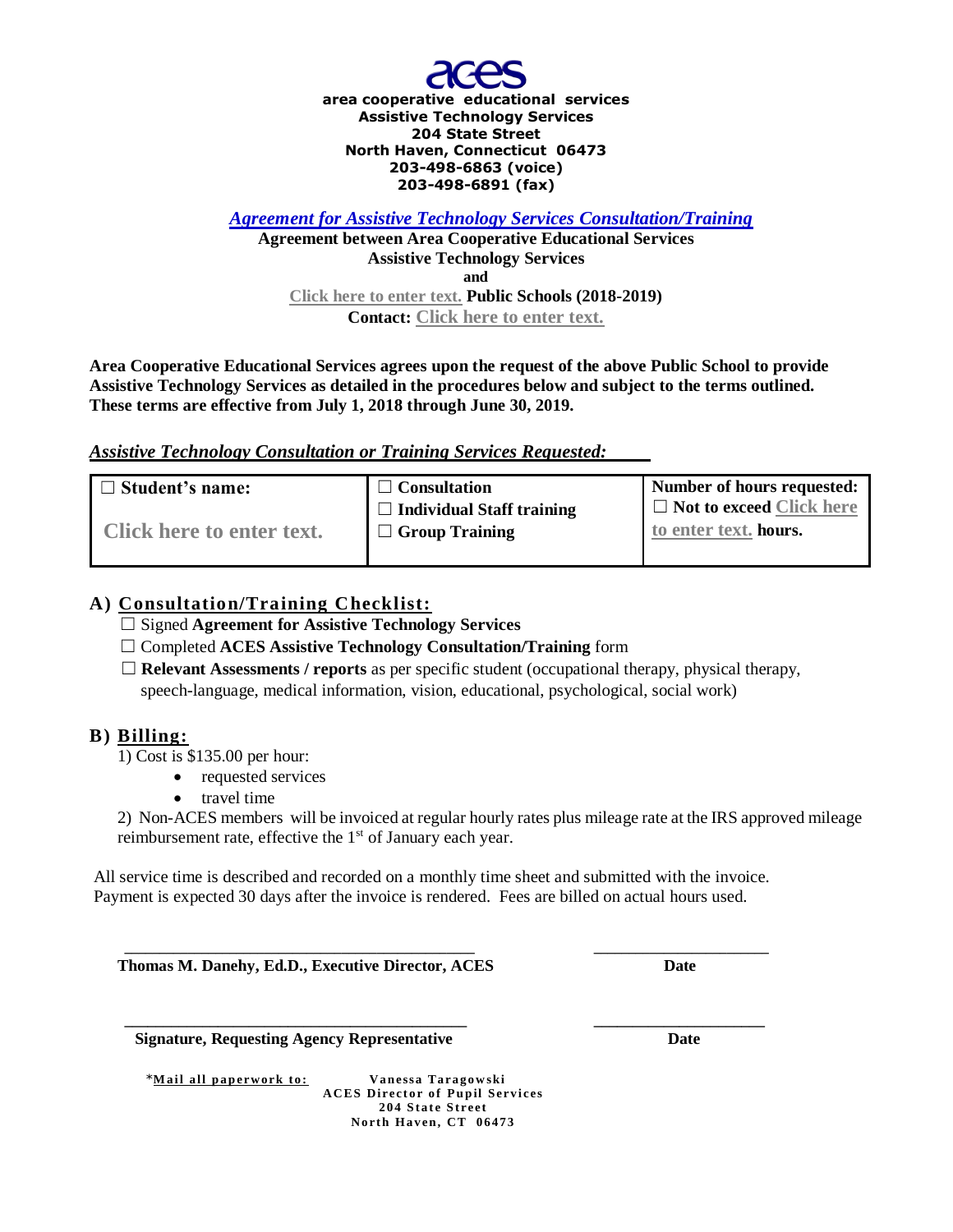# **Area Cooperative Educational Services Assistive Technology Services Consultation Referral (2017-2018)**

| <b>Student's name</b> Click here to enter text. |                           |                                        | <b>Date</b>               |
|-------------------------------------------------|---------------------------|----------------------------------------|---------------------------|
|                                                 |                           |                                        | Click here to enter text. |
| <b>Disability</b> Click here to enter text.     |                           |                                        | <b>DOB</b>                |
|                                                 |                           |                                        | Click here to enter text. |
| <b>School</b>                                   | <b>School System</b>      |                                        | Grade                     |
| Click here to enter text.                       | Click here to enter text. |                                        | Click here to enter text. |
| <b>Special Education Supervisor</b>             | <b>Phone</b>              |                                        | Fax                       |
| Click here to enter text.                       | Click here to enter text. |                                        | Click here to enter text. |
| <b>Special Education Teacher Email</b>          |                           | <b>Special Education Teacher Email</b> |                           |
| Click here to enter text.                       | Click here to enter text. |                                        |                           |
| <b>Regular education Teacher</b>                | Email                     |                                        |                           |
|                                                 |                           |                                        |                           |
| Click here to enter text.                       | Click here to enter text. |                                        |                           |
| Designated contact person (if different from    |                           | <b>Title</b>                           |                           |
| above)                                          |                           |                                        |                           |
| Click here to enter text.                       |                           | Click here to enter text.              |                           |
| Email                                           |                           | <b>Phone Number</b>                    |                           |
|                                                 |                           |                                        |                           |
| Click here to enter text.                       |                           | Click here to enter text.              |                           |
| <b>Parent</b>                                   |                           | <b>Phone</b>                           |                           |
| Click here to enter text.                       |                           | Click here to enter text.              |                           |
|                                                 |                           |                                        |                           |
| <b>Parent Email</b>                             |                           |                                        |                           |
|                                                 |                           |                                        |                           |
| Click here to enter text.                       |                           |                                        |                           |

**Assistive Technology is the provision of service, training, and/or assistive device utilized to meet the specific objectives within the student's Individual Education Plan (IEP) and/or 504 plan. A collaborative team process is suggested in compiling this referral information pertinent to the assistive technology assessment.**

| <b>Consultation Services Requested</b> |                                                       |                              |                |                    |
|----------------------------------------|-------------------------------------------------------|------------------------------|----------------|--------------------|
| Training                               | student                                               | $\Box$ school staff          | $\Box$ family  |                    |
|                                        |                                                       |                              |                |                    |
| $\Box$ Instructional                   | math                                                  | $\Box$ reading               | $\Box$ writing | $\Box$ life skills |
| supports                               |                                                       |                              |                |                    |
|                                        | communication<br>$\mathbf{I}$                         |                              | $\Box$ other   |                    |
|                                        |                                                       |                              |                |                    |
| <b>Order</b>                           | $\Box$ facilitate process for ordering recommended AT |                              |                |                    |
|                                        |                                                       |                              |                |                    |
| <b>Other</b>                           |                                                       | Please list services needed: |                |                    |
|                                        | Click here to enter text.                             |                              |                |                    |
|                                        |                                                       |                              |                |                    |
|                                        |                                                       |                              |                |                    |
|                                        |                                                       |                              |                |                    |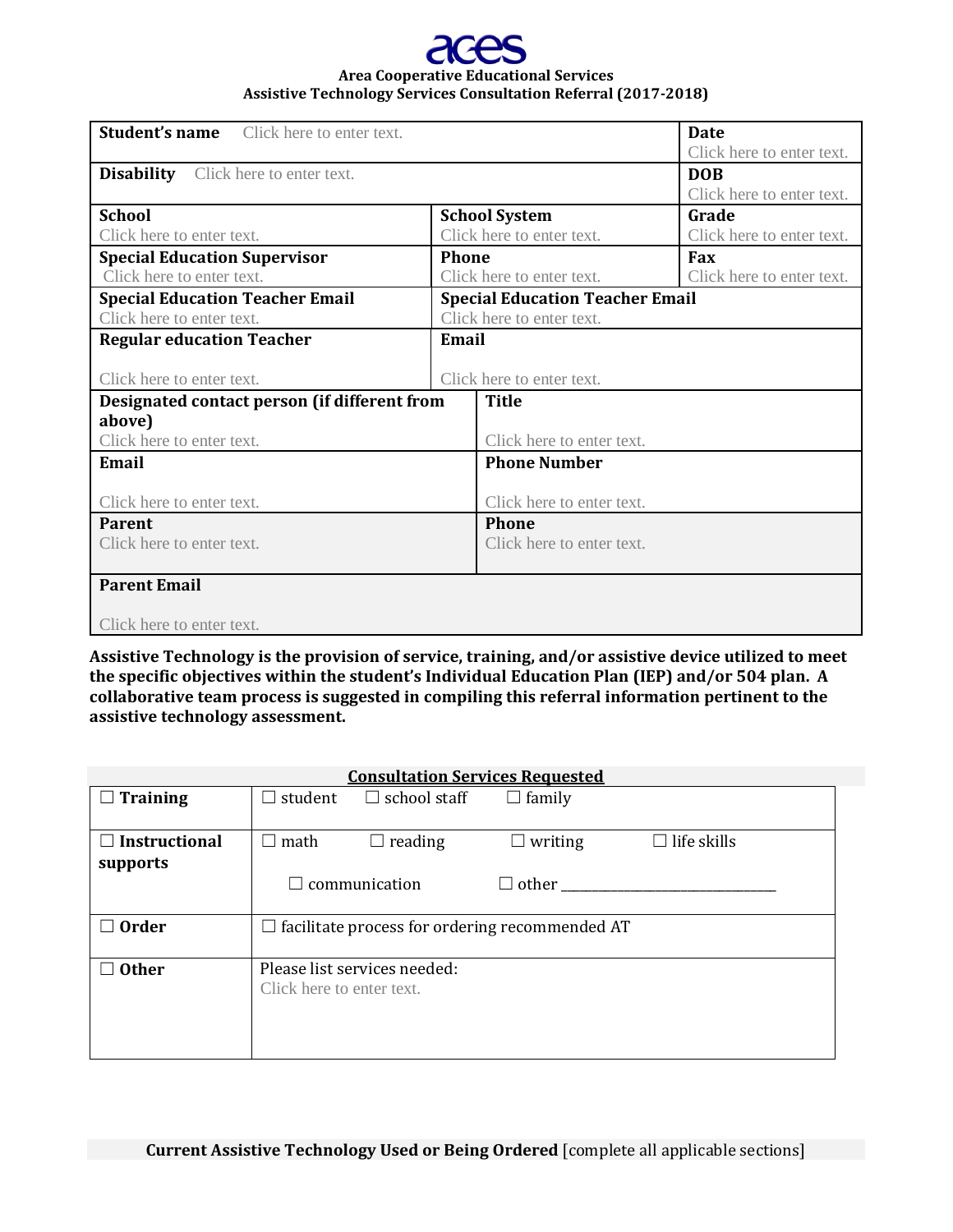| <b>Device</b><br>(tablet, computer, etc.) | Software, features,<br>application | Currently being used or<br>ordered            |
|-------------------------------------------|------------------------------------|-----------------------------------------------|
| Click here to enter text.                 | Click here to enter text.          | currently using<br>$\Box$ ordered, to arrive: |
|                                           |                                    | Click here to enter text.                     |
| Click here to enter text.                 | Click here to enter text.          | $\Box$ currently using                        |
|                                           |                                    | $\Box$ ordered, to arrive:                    |
|                                           |                                    | Click here to enter text.                     |
| Click here to enter text.                 | Click here to enter text.          | $\Box$ currently using                        |
|                                           |                                    | $\Box$ ordered, to arrive:                    |
|                                           |                                    | Click here to enter text.                     |
| Click here to enter text.                 | Click here to enter text.          | $\Box$ currently using                        |
|                                           |                                    | $\Box$ ordered, to arrive:                    |
|                                           |                                    | Click here to enter text.                     |
|                                           |                                    |                                               |
| Click here to enter text.                 | Click here to enter text.          | currently using                               |
|                                           |                                    | $\Box$ ordered, to arrive:<br>Click           |
|                                           |                                    | here to enter text.                           |
|                                           |                                    |                                               |
|                                           |                                    |                                               |

# **Information to Guide AT Consultation Services**

## **List the issues you want addressed by an assistive technology assessment/referral.**

- 1) Click here to enter text.
- 2) Click here to enter text.
- 3) Click here to enter text.
- 4) Click here to enter text.

**What is the goal of assistive technology consultation services?** After consultation, student/teacher/team will be able to…. Technology implementation will be able to…. 1) Click here to enter text.

- 2) Click here to enter text.
- 3) Click here to enter text.
- 4) Click here to enter text.